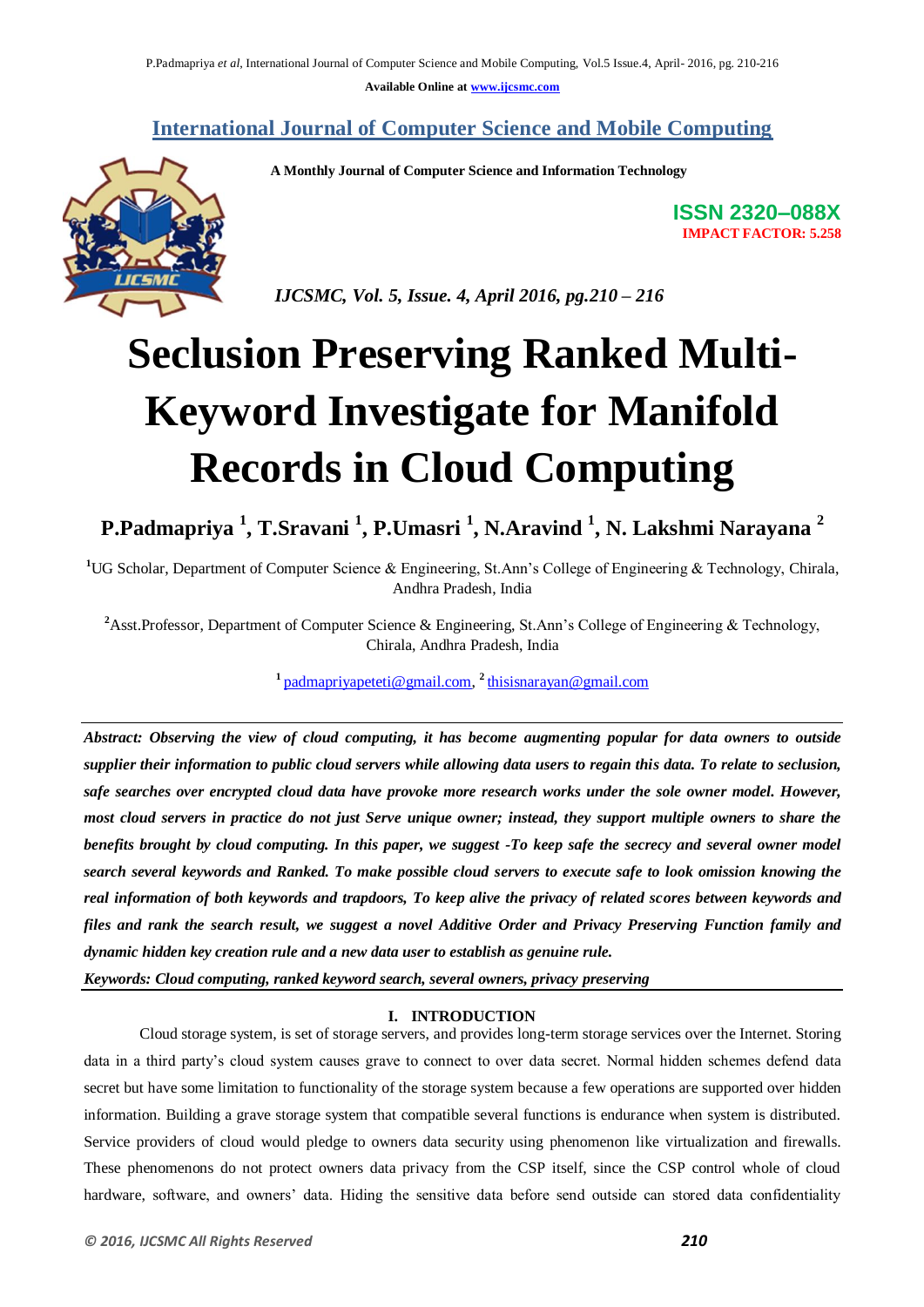against CSP. Data hidden makes the conventional data utilization service based on plaintext keyword search a very challenging problem. A solution to this problem is to download all the hidden data and create the original data using the hidden key, but this is not practical cause it create extra overhead In this paper, we suggest when search multiple owner multiple keywords that time provide the privacy and show the result in ranking form to make easy cloud servers to perform safe search excluding knowing the real value of both keywords and trapdoors, we properly build a novel safe search rule. So that various data owners use distinct keys to hide their files and keywords. Genuine data users can get a query excluding knowing confidential keys of these various data owners. To rank the search results and preserve the privacy of relevance scores between keywords and files, we suggest a family which preserves privacy, which helps the cloud server return the most relevant search results to data users without revealing any sensitive information. To protect from disclosing the result we propose a novel dynamic secret key generation protocol and a new data user authentication rule[1].

The main contributions of this paper are listed as follows:

*•* We define search data on cloud that data is hidden format and also providing the privacy when search the multiple keywords.

*•* We suggest an capable data user authentication rule, which stop attackers to disclose hidden key and only genuine data user can do search.

*•* We suggest a approach that performs multiple key word search and rank them properly.

# **II. LITERATURE SURVEY**

*Secured Multi-keyword Ranked Search over Encrypted Cloud Data*: In cloud computing data possessor are goaded to farm out their complex data management systems from local sites to the commercial public cloud for greater flexibility and economic savings. To ensure safety of stored data, it is must to encrypt the data before storing. It is necessary to invoke search with the encrypted data also. The specialty of cloud data storage should allow copious keywords in a solitary query and result the data documents in the relevance order. In [1], main aim is to find the solution of multikeyword ranked search over encrypted cloud data (MRSE) while preserving strict system-wise privacy in the cloud computing paradigm. A variety of multi- keyword semantics are available, an efficient similarity measure of "coordinate matching" (as many matches as possible), to capture the data documents' relevancy to the search query is used. Specifically "inner product similarity", i.e., the number of query keywords appearing in a document, to quantitatively evaluate such similarity measure of that document to the search query is used in MRSE algorithm.

The main limitation of this paper was, the user's identity(ID) is not kept hidden. Due to this, whoever puts the data on Cloud Service Provider was known. This may be risky in some situations where confidentiality of data need to be maintained. Hence, this drawback is overcome in the proposed system.

*Privacy Preserving Keyword Searches on Remote Encrypted Data***:** Consider the problem: a user *U* wants to store his files in an encrypted form on a remote file server *S*. Later the user *U* wants to efficiently retrieve some of the encrypted files containing specific keywords, keeping the keywords themselves secret and not to endanger the security of the remotely stored files. For example, a user may want to store old e-mail messages encrypted on a server managed by Yahoo or another large vendor, and later retrieve certain messages while travelling with a mobile device. In [2], solutions for this problem under well-defined security requirements are offered.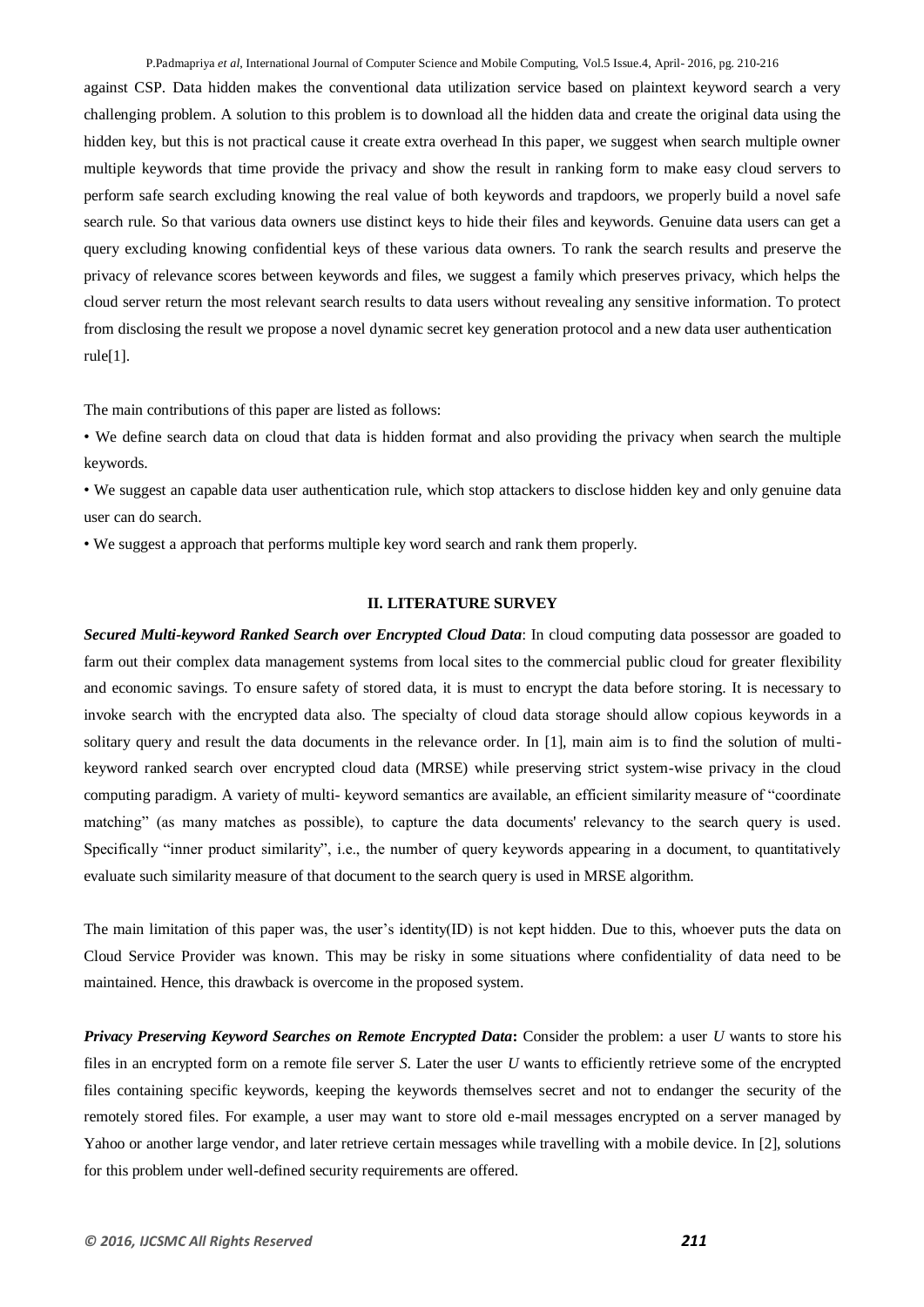The schemes are efficient as no public-key cryptosystem is involved. Indeed, the approach is independent of the encryption method chosen for the remote files. They are incremental too. In that, user *U* can submit new files which are secure against previous queries but still searchable against future queries. From this, the main theme taken is of storing data remotely on other server and retrieving that data from anywhere via mobile, laptop etc.

*Efficient and Secure Multi-Keyword Search on Encrypted Cloud Data:* On one hand, users who do not necessarily have prior knowledge of the encrypted clouddata, have to post process every retrieved file in order to find ones most matching their interest; On the other hand, invariably retrieving all files containing the queried keyword further incurs unnecessary network traffic, which is absolutely undesirable in today's pay-as-you-use cloud paradigm. This paper has defined and solved the problem of effective yet secure ranked keyword search over encrypted cloud data [4]. Ranked search greatly enhances system usability by returning the matching files in a ranked order regarding to certain relevance criteria (e.g., keyword frequency) thus making one step closer towards practical deployment of privacy-preserving data hosting services in Cloud Computing. For the first time, the paper has defined and solved the challenging problem of privacypreserving multi-keyword ranked search over encrypted cloud data (MRSE), and establish a set of strict privacy requirements for such a secure cloud data utilization system to become a reality. The proposed ranking method proves to be efficient to return highly relevant documents corresponding to submitted search terms. The idea of proposed ranking method is used in our proposed system in order to enhance the security of data on Cloud Service Provider.

# *Providing Privacy Preserving in Cloud Computing:*

Privacy is an important issue for cloud computing, both in terms of legal compliance and user trust and needs to be considered at every phase of design. The [5] paper tells the importance of protecting individual's privacy in cloud computing and provides some privacy preserving technologies used in cloud computing services. Paper tells that it is very important to take privacy into account while designing cloud services, if these involve the collection, processing or sharing of personal data. From this paper, main theme taken is of preserving privacy of data. This paper only describes privacy of data but doesn't allow indexed search as well as doesn't hide user's identity. Thus, these two drawbacks are overcome in our proposed system.

#### **A. System Model**

#### **III. PROBLEM FORMULATION**

The system model can be considered as three entities, as depicted in Figure1:the data owner, the data user and the cloud server.

**Data owner** has a collection of data documents  $D \square \{d1, d2, ..., dm\}$ . A set of distinct keywords  $W = \square \{w1, w2, ...,$ *wn* } is extracted from the data collection *D* . The data owner will firstly construct an encrypted searchable index *I* from the data collection *D* . All files in *D* are encrypted and form a new file collection, *C* .Then, the data owner upload both the encrypted index *I* and the encrypted data collection *C* to the cloud server.

**Data user** provides *t* keywords for the cloud server. A corresponding trapdoor *w* T through search control mechanisms is generated. In this paper, we assume that the authorization between the data owner and the data user is approximately done.

**Cloud server** received *w T* from the authorized user. Then, the cloud server calculates and returns to the corresponding set of encrypted documents. Moreover, to reduce the communication cost, the data user may send an optional number *l*  along with the trapdoor *T* so that the cloud server only sends back top- *l* files that are most relevant to the search query.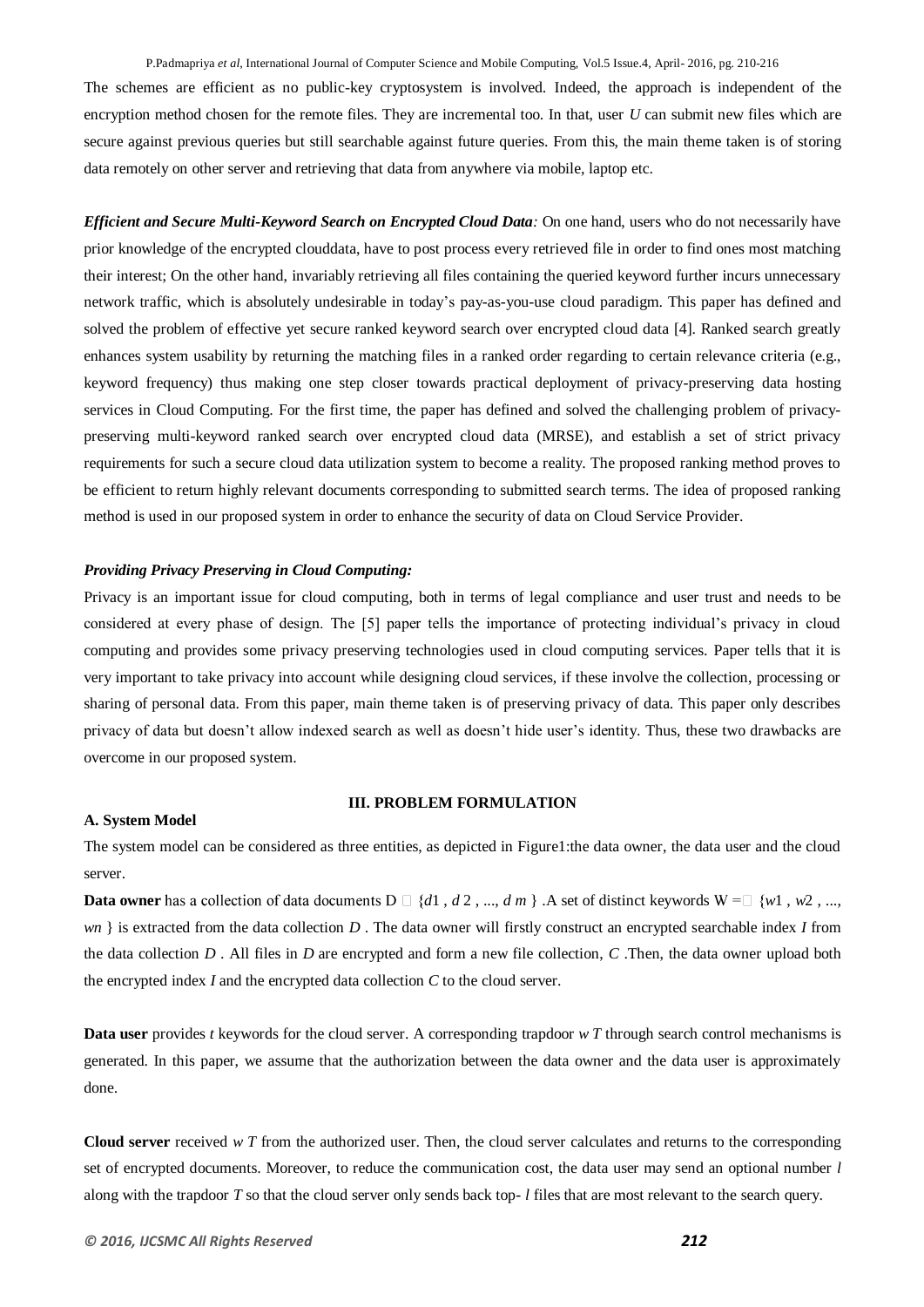#### **B. THREAT MODELS AND DESIGN GOALS**

The cloud server is considered as "honest-but-curious" in our model. Particularly, the cloud server both follows the designated protocol specification but at the same time analyzes data in its storage and message flows received during the protocol so as to learn additional information[12].

In this paper, we purpose to achieve security and ranked search under the above model. The designed goals of our system are following:

**Multi-keyword Ranked Search:** It supports both multi-keyword query and support result ranking.

Privacy-Preserving: Our scheme is designed to meet the privacy requirement and prevent the cloud server from learning additional information from index and trapdoor.

*1) Index Confidentiality*. The *TF* values of keywords are stored in the index. Thus, the index stored in the cloud server needs to be encrypted;

*2) Trapdoor Unlinkability*. The cloud server could do some statistical analysis over the search result. Meanwhile, the same query should generate different trapdoors when searched twice. The cloud server should not be able to deduce relationship between trapdoors.

*3) Keyword Privacy.* The cloud server could not discern the keyword in query, index by analyzing the statistical information like term frequency.

#### **IV. EXISITING SYSTEM & DISADVANTAGES**

The large number of data users and documents in cloud, it is crucial for the search service to allow multi-keyword query and provide result similarity ranking to meet the effective data retrieval need. The searchable encryption focuses on single keyword search or Boolean keyword search, and rarely differentiates the search results. Existing searchable encryption schemes allow a user to securely search over encrypted data through keywords without first decrypting it. These techniques support only conventional Boolean keyword search, without capturing any relevance of the files in the search result. In this there is a single data owner to upload files in the cloud.

#### Disadvantage:

- » Single-keyword search without ranking
- » Boolean- keyword search without ranking
- » Single-keyword search with ranking

# **V. PROPOSED SYSTEM & ADVANTAGES**

Consider the Cloud data hosting service contains four different entities, as listed in fig. 1: the data owner, the data user, the trusted third party, and the cloud server. Consider data owner will registers on cloud for cloud computing service. Anonymous algorithm is used to process the registration information of user and then saves anonymous data to registration database. The data owner has a collection of data documents D to be outsourced to the cloud server in the encrypted form E. Before outsourcing, the data owner will first build an encrypted searchable index I from D to enable searching capability over E for effective data utilization. The data owner will outsource the encrypted document collection D to the cloud server and encrypted index to the trusted third party. The trusted third party will check the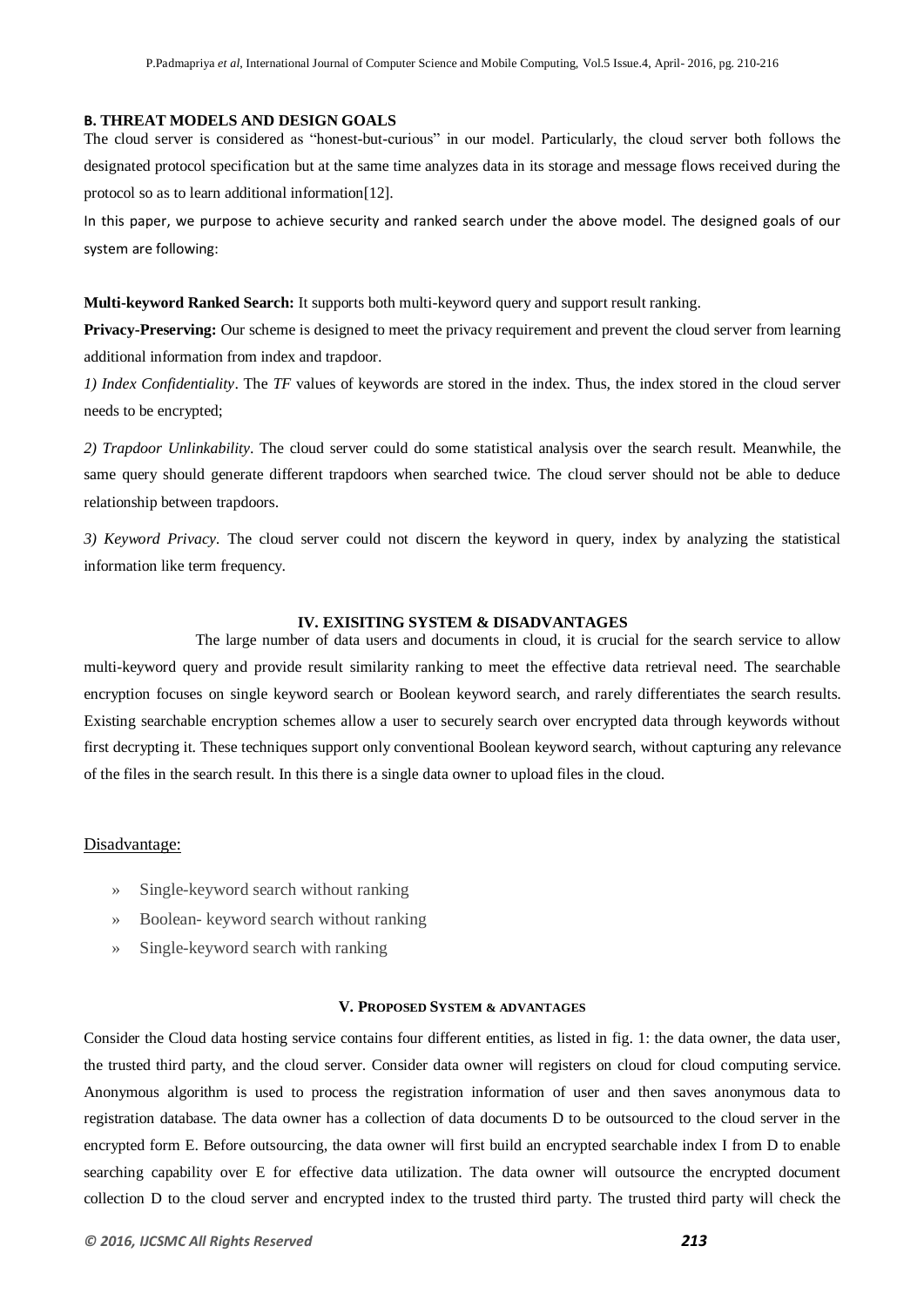integrity of outsourced data without violating user privacy policies. Anonymous identifiers are assigned to user using efficient algorithms. The data user send the encrypted search query to the cloud server along with his session ID. This encrypted search query is transferred to the trusted third party for processing by cloud server. The trusted third party will search index using "string matching" and sends the search results to the cloud server which returns the corresponding set of encrypted documents to the data user.



Fig.1 Architecture of search over encrypted data cloud

To enable ranked search for effective utilization of outsourced cloud data under the aforementioned model, our system design should simultaneously achieve security and performance guarantees as follows. Multi-keyword ranked search. To design search schemes which allow multi-keyword query and provide result similarity ranking for effective data retrieval, instead of returning undifferentiated results. Privacy-preserving. To prevent the cloud server from learning additional information from the data set and the index, and to meet privacy requirements. Efficiency. Above goals on functionality and privacy should be achieved with low communication and computation overhead.

#### **Advantages:**

- Multi-keyword ranked search over encrypted cloud data (MRSE).
- "Coordinate matching" by inner product similarity.
- We propose an Additive order and Privacy Preserving Function Family (AOPPF).
- It is a secured process.

#### **VI. Privacy-Preserving Public Auditing for Secure Cloud Storage**

Using Cloud Storage, users can remotely store their data and enjoy the on-demand high quality applications and services from a shared pool of configurable computing resources, without the burden of local data storage and maintenance. However, the fact that users no longer have physical possession of the outsourced data makes the data integrity protection in Cloud Computing a formidable task, especially for users with constrained computing resources. Moreover, users should be able to just use the cloud storage as if it is local, without worrying about the need to verify its integrity. Thus, enabling public auditability for cloud storage is of critical importance so that users can resort to a third party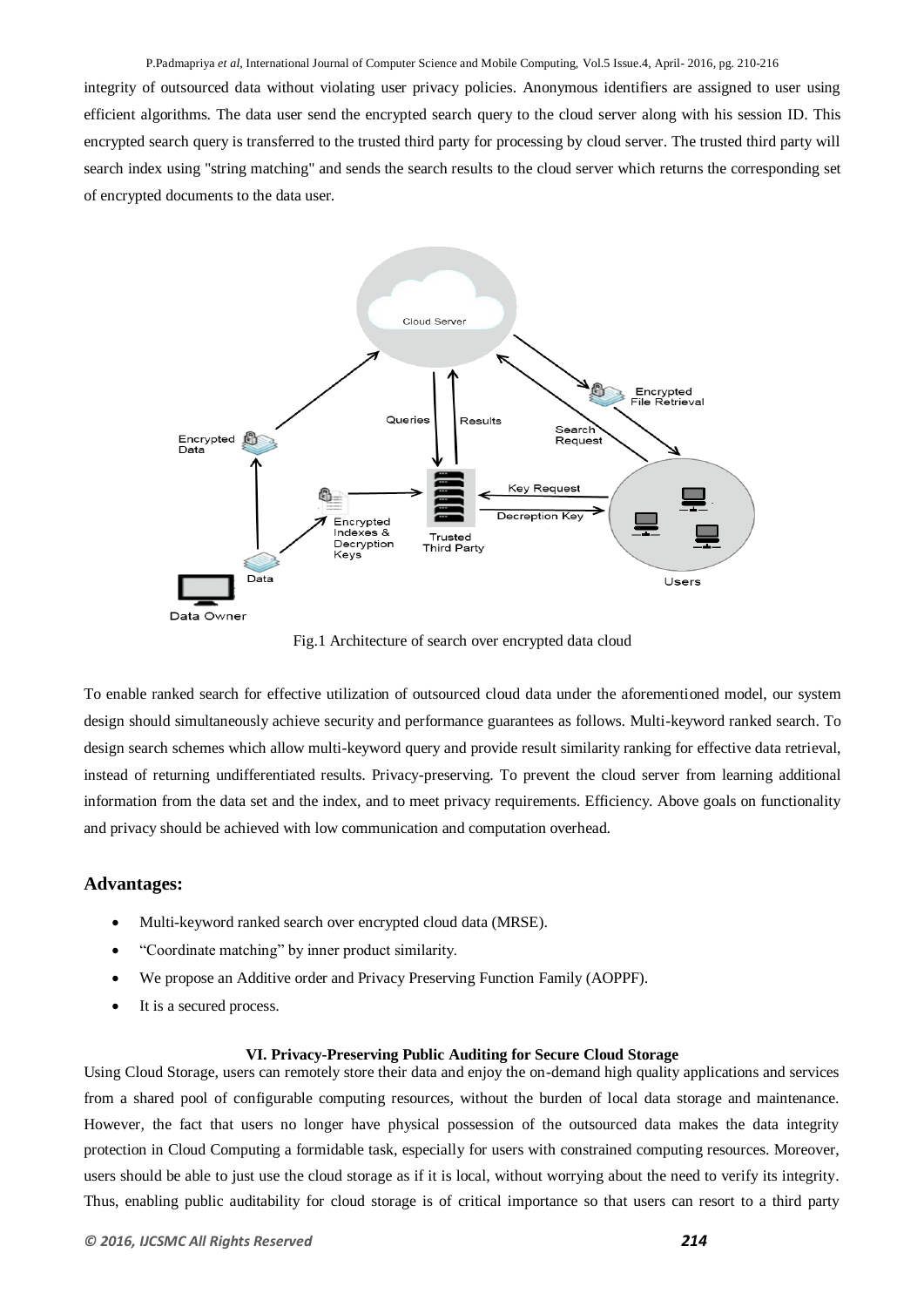auditor (TPA) to check the integrity of outsourced data and be worry-free. To securely introduce an effective TPA, the auditing process should bring in no new vulnerabilities towards user data privacy, and introduce no additional online burden to user. In this paper, we propose a secure cloud storage system supporting privacy-preserving public auditing. We further extend our result to enable the TPA to perform audits for multiple users simultaneously and efficiently. Extensive security and performance analysis show the proposed schemes are provably secure and highly efficient.

As the data produced by enterprises and individuals that need to be stored and utilized is rapidly increasing, data owners are motivated to outsource their local complex data management systems into the cloud for its great flexibility and economic savings. To protect data privacy and combat unsolicited accesses in cloud and beyond, sensitive data has to be encrypted before outsourcing .To explore such a privacy-assured and effective cloud data utilization service with high service-level performance and usability, by investigating the two challenging research tasks: fuzzy keyword search and ranked keyword search over encrypted cloud data.

**Fuzzy keyword search**, opposing to exact keyword match, tolerates minor typos and format inconsistencies in user search request, and greatly enhances system usability and user searching experience. Its challenge lies in the fact that two words similar to each other would no longer be so after one-way cryptographic transformation (for encrypted keyword search).

**Ranked keyword search** further ensures the file retrieval accuracy and allows the user to find the most/least relevant information efficiently. We explore the statistical measure approach (i.e. relevance score) from information retrieval (IR), and properly hide the scores in an order-preserved manner. The resulting design is expected to facilitate efficient server-side ranking without losing keyword privacy.



#### **VII. SYSTEM ARCHITECTURE**